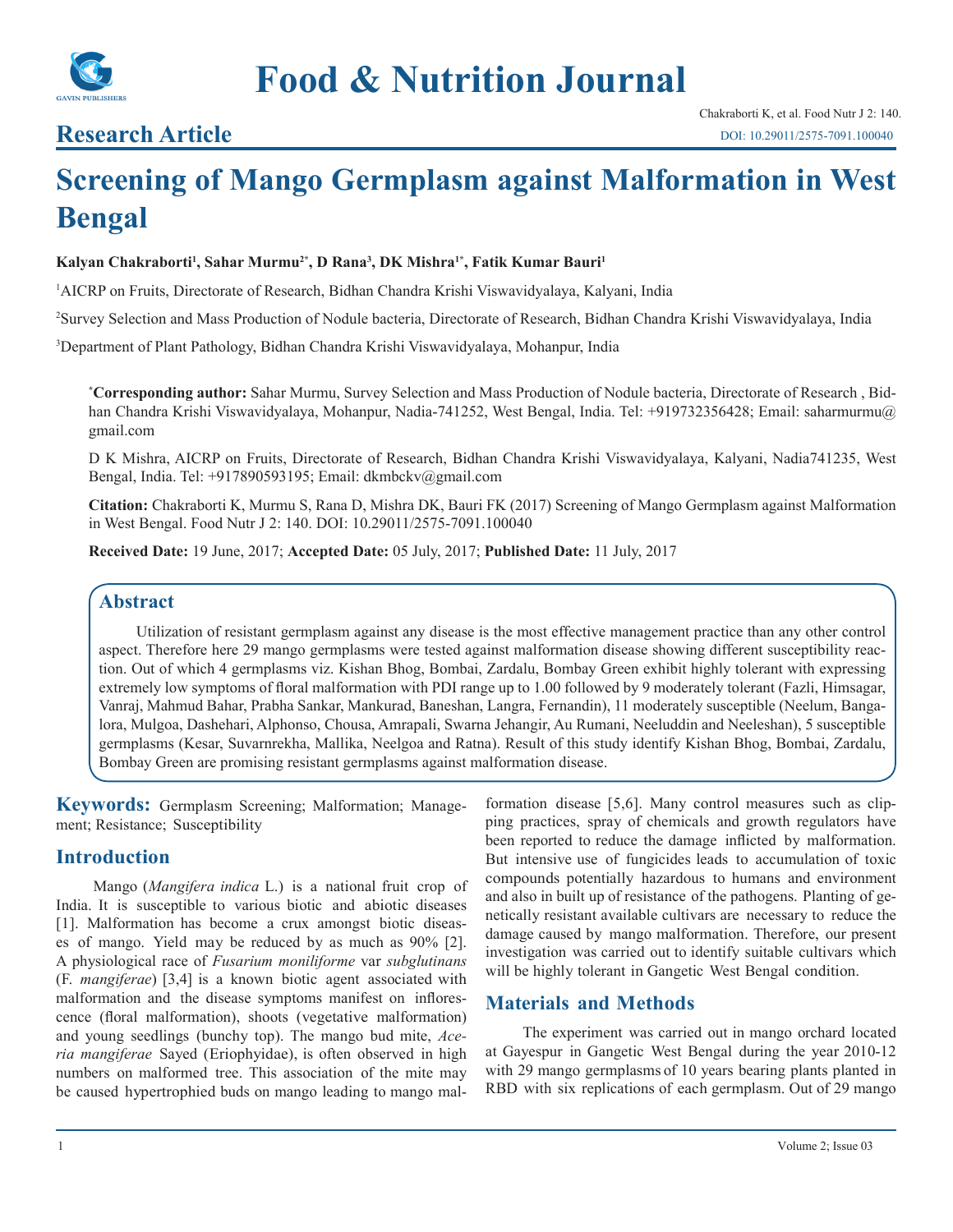**Citation:** Chakraborti K, Murmu S, Rana D, Mishra DK, Bauri FK (2017) Screening of Mango Germplasm against Malformation in West Bengal. Food Nutr J 2: 140. DOI: 10.29011/2575-7091.100040

germplasm, there were 19 commercial mango cultivars and 10 hybrids. Commercial cultivars are Dasherai, Langra, Fazli, Chousa, Baneshan, Bangalora, Mulgoa, Neelum, Suvarnrekha, Alphonso, Kesar, Mankurad, Fernandin, Vanraj, Zardalu, Bombai, Bombay Green, Himsagar, Kishan Bhog and 10 mango hybrids - Swarna Jehangir (Chinnaswarnarekha X Jehangir), Ratna (Neelum X Alphonso), Au Rumani (Rumani X Mulgoa), Maliika (Neelum X Dashehari), Prabha Sankar (Bombai X Kalapadi), Neelgoa (Neelum X Perramulgoa), Neeleshan (Neelum X Baneshan), Neeluddin (Neelum XHimayuddin), Amrapali (Dashehari X Neelum), Mahmud Bahar (Bombai X Kalapadi). Data was recorded against intensity of malformation in all the cultivars during the reproductive stage in peak period of flowering i.e. during springsummer months (March-May). The host-taxa were classified to 0 to 5 scales based on their response to the pathogen in Table 1 with a modification of susceptibility rating as proposed by Chakraborti, 2010 [7].

| <b>Scale</b>   | <b>Range of panicle</b><br>infected (per<br>cent) | <b>Symptom</b><br>expressed | <b>Reaction</b>              |
|----------------|---------------------------------------------------|-----------------------------|------------------------------|
| $\theta$       | 0.00                                              | No visible<br>symptom       | Total resistant/ Im-<br>mune |
| 1              | up to $1.0$                                       | <b>Extremely low</b>        | Highly tolerant              |
| $\overline{2}$ | $>1.00 - 5.00$                                    | Low                         | Moderately tolerant          |
| 3              | $>5.00 - 15.00$                                   | Intermediate                | Moderately susceptible       |
| $\overline{4}$ | $>15.00 - 50.00$                                  | High                        | Susceptible                  |
| 5              | More than 50.00                                   | Very High                   | <b>Highly Susceptible</b>    |

**Table 1:** Mango floral malformation susceptibility rating.

#### **Result and Discussion**

Among the germplasms expressively highest percentage of infection was observed in Neelgoa (19.98%) and least in Bombai (0.78%). There were 4 germplasms viz. Kishan Bhog, Bombai, Zardalu, Bombay Green showed highly tolerant with expressing extremely low symptoms of floral malformation with PDI range up to 1.00. There were 9 moderately tolerant germplasm viz. Fazli, Himsagar, Vanraj, Mahmud Bahar, Prabha Sankar, Mankurad, Baneshan, Langra, Fernandin expressing low symptoms of floral malformation. There were 11 moderately susceptible germplasms

viz. Neelum, Bangalora, Mulgoa, Dashehari, Alphonso, Chousa, Amrapali, Swarna Jehangir, Au Rumani, Neeluddin and Neeleshan expressing intermediate symptoms of disorder. There were another 5 susceptible germplasms viz. Kesar, Suvarnrekha, Mallika, Neelgoa and Ratna expressing high symptoms of the malady. The maximum hybrids attain the rating scale (score)-3 which signify the intermediate infection or moderately susceptible reaction (PDI range >5.00-15.00%). No germplasm showed either total resistant or highly susceptible one. Three years mean value of reaction (PDI) of the evaluated germplasm are presented in the Table 2 with a comprehensive glance in Table 3.

| SI.<br>N <sub>0</sub> | Germ-<br>plasm   | Per cent<br>infection<br>(Overall<br>Mean) | Rat-<br>ing<br><b>Scale</b> | <b>Expressed symptom</b>    | Rank           |
|-----------------------|------------------|--------------------------------------------|-----------------------------|-----------------------------|----------------|
| 1                     | <b>Dashehari</b> | 8.49                                       | 3                           | Moderately suscep-<br>tible | 6              |
| $\overline{2}$        | Langra           | 1.45                                       | $\overline{2}$              | Moderately resistant        | 23             |
| $\overline{3}$        | Fazli            | 3.67                                       | $\mathfrak{D}$              | Moderately resistant        | 20             |
| $\overline{4}$        | Chousa           | 8.05                                       | 3                           | Moderately suscep-<br>tible | 8              |
| 5                     | <b>Baneshan</b>  | 1.47                                       | $\overline{2}$              | Moderately resistant        | 22             |
| 6                     | <b>Bangalora</b> | 5.45                                       | 3                           | Moderately suscep-<br>tible | 13             |
| 7                     | Mulgoa           | 5.58                                       | 3                           | Moderately suscep-<br>tible | 12             |
| 8                     | <b>Neelum</b>    | 5.91                                       | $\mathcal{E}$               | Moderately suscep-<br>tible | 11             |
| 9                     | Suvarn-<br>rekha | 16.01                                      | $\overline{4}$              | Susceptible                 | 5              |
| 10                    | <b>Alphonso</b>  | 8.17                                       | 3                           | Moderately suscep-<br>tible | 7              |
| 11                    | <b>Kesar</b>     | 16.36                                      | $\overline{4}$              | Susceptible                 | $\overline{4}$ |
| 12                    | <b>Mankurad</b>  | 1.45                                       | $\overline{2}$              | Moderately resistant        | 23             |
| 13                    | Fernandin        | 1.78                                       | $\overline{2}$              | Moderately resistant        | 21             |
| 14                    | Vanraj           | 3.67                                       | $\overline{\mathcal{L}}$    | Moderately resistant        | 20             |
| 15                    | Zardalu          | 0.86                                       | $\mathbf{1}$                | Highly resistant            | 25             |
| 16                    | <b>Bombai</b>    | 0.78                                       | $\mathbf{1}$                | Highly resistant            | 27             |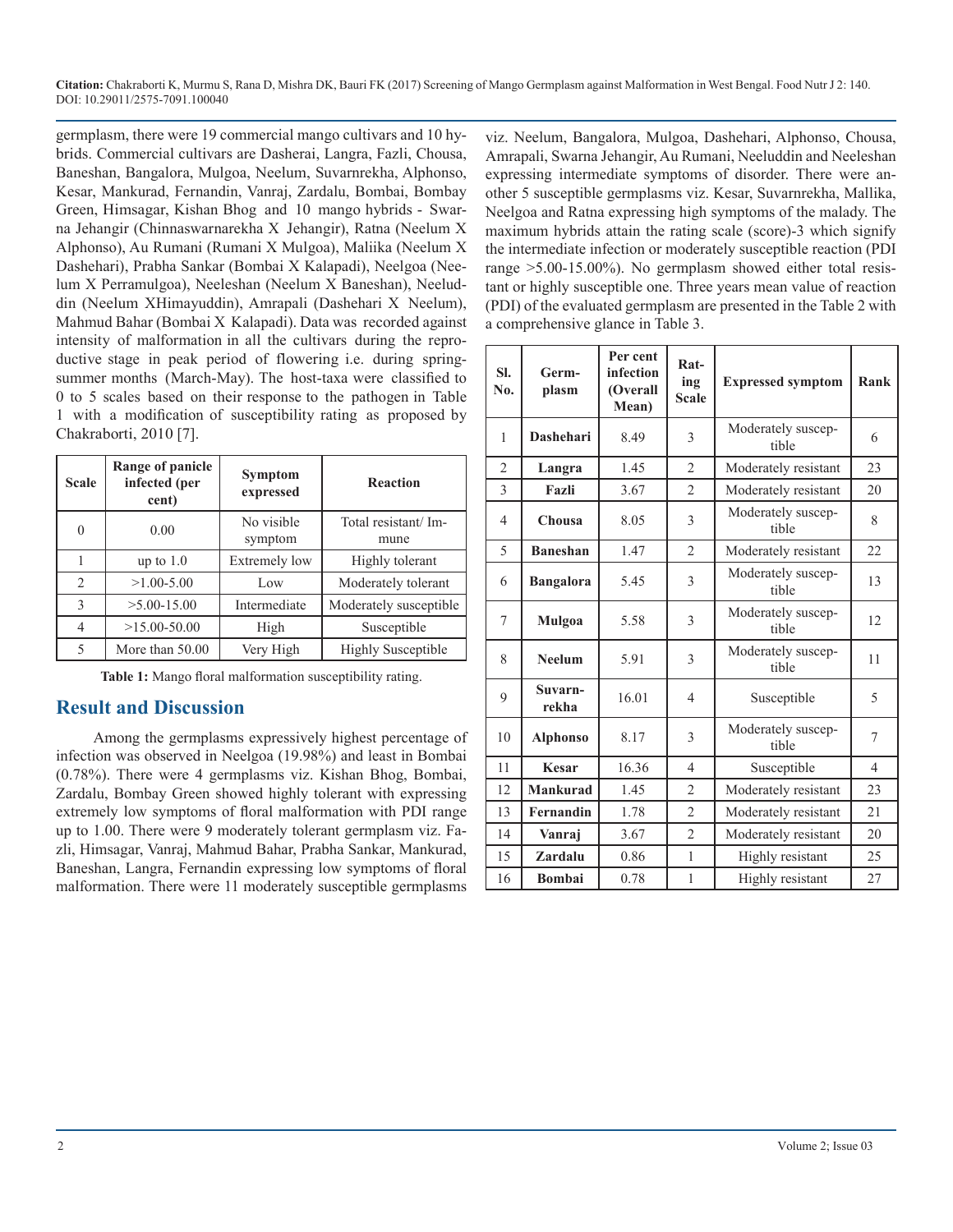**Citation:** Chakraborti K, Murmu S, Rana D, Mishra DK, Bauri FK (2017) Screening of Mango Germplasm against Malformation in West Bengal. Food Nutr J 2: 140. DOI: 10.29011/2575-7091.100040

| 17 | Bombay<br>Green       | 0.96  | 1              | Highly resistant            | 24 |
|----|-----------------------|-------|----------------|-----------------------------|----|
| 18 | Himsagar              | 3.93  | 2              | Moderately resistant        | 18 |
| 19 | Kishan<br><b>Bhog</b> | 0.79  |                | Highly resistant            | 26 |
| 20 | Swarna<br>Jehangir    | 6.20  | 3              | Moderately suscep-<br>tible | 10 |
| 21 | Ratna                 | 19.08 | 4              | Susceptible                 | 2  |
| 22 | Au Rumani             | 5.29  | 3              | Moderately suscep-<br>tible | 15 |
| 23 | Mallika               | 17.19 | 4              | Susceptible                 | 3  |
| 24 | Prabha<br>Sankar      | 3.76  | $\overline{2}$ | Moderately resistant        | 19 |

| 25 | <b>Neelgoa</b>  | 19.98 | $\overline{4}$ | Susceptible                 |    |
|----|-----------------|-------|----------------|-----------------------------|----|
| 26 | Neeleshan       | 5.09  | 3              | Moderately suscep-<br>tible | 16 |
| 27 | Neeluddin       | 5.42  | 3              | Moderately suscep-<br>tible | 14 |
| 28 | Amrapali        | 6.45  | 3              | Moderately suscep-<br>tible | 9  |
| 29 | Mahmud<br>Bahar | 4.16  | 2              | Moderately resistant        | 17 |
|    | SE(m)           | 2.12  |                |                             |    |
|    | CD(0.05)        | 5.36  |                |                             |    |

**Table 2:** Screening of mango germplasm against floral malformation.

| <b>Score</b>               | Score 5               | Score 4                                                | Score 3                                                                                                                                 | Score 2                                                                                                       | Score 1                                              | Score 0                   |
|----------------------------|-----------------------|--------------------------------------------------------|-----------------------------------------------------------------------------------------------------------------------------------------|---------------------------------------------------------------------------------------------------------------|------------------------------------------------------|---------------------------|
| Reaction                   | Highly<br>Susceptible | Susceptible                                            | Moderately<br>susceptible                                                                                                               | Moderately<br>tolerant                                                                                        | Highly<br>tolerant                                   | Total<br>resistant/Immune |
| Number of<br>variety       | Nil                   |                                                        | 11                                                                                                                                      | 9                                                                                                             | 4                                                    | N <sub>il</sub>           |
| Percentage<br>of the total | $\theta$              | 17.24                                                  | 37.93                                                                                                                                   | 31.04                                                                                                         | 13.79                                                | 0                         |
| Name of the<br>germplasm   | Nil                   | Kesar,<br>Suvarnrekha,<br>Mallika, Neel-<br>goa, Ratna | Neelum.<br>Bangalora,<br>Mulgoa, Dashehari,<br>Alphonso, Chousa, Am-<br>rapali, Swarna Jehangir.<br>Au Rumani,<br>Neeluddin, Neeleshan, | Fazli,<br>Himsagar,<br>Vanraj, Mahmud Ba-<br>har, Prabha Sankar,<br>Mankurad, Baneshan,<br>Langra, Fernandin, | Kishan<br>Bhog,<br>Bombai, Zardalu,<br>Bombay Green, | Nil                       |

**Table 3:** Summary of total number of germplasm in different level against mango floral malformation.

On an average maximum variety (11 varieties i.e 37.93 %) attain the rating scale (score)-3 which signifies intermediate level of infection or moderately susceptible reaction for tolerance against floral malformation followed by moderately tolerant reaction (9 varieties i.e 31.04%). In this context mention may be made that mango germplasm comprising of forty-three varieties was evaluated by [8] for the level of the panicle malformation disease intensity. Out of tested varieties, 4 (9.3%) were tolerant, 27 (62.79%) were moderately tolerant, and 5 (11.62%) were moderately susceptible while 7 (16.27%) were recorded highly susceptible to malformation.

#### **Conclusion**

Twenty-nine mango germplasm are evaluated for tolerance against floral malformation during 2010-12 in Gangetic West Bengal. It was recorded that among the varieties Neelgoa is the most susceptible taxon regarding tolerance against this malady and

Bombay green is recorded as the most tolerant germplasm which attain the minimum rating scale (scale-1) and signifies very low infection or highly tolerant reaction against floral malformation. Use of a tolerant cultivar is an effective measure for management a disease than chemical control having fungicidal hazardous to humans and environment including soil health and four germplasm (Kishan Bhog, Bombai, Zardalu, Bombay Green) can be suggested to cultivate against this disease due to their high tolerance compare to other germplasm screened.

#### **References**

- 1. Shahbaz M, Iqbal Z, Saleem A, Anjum MA [\(2009\) Association of](http://www.pakbs.org/pjbot/PDFs/41(1)/PJB41(1)359.pdf) *[Lasiodiplodia theobromae](http://www.pakbs.org/pjbot/PDFs/41(1)/PJB41(1)359.pdf)* with different decline disorders in mango (*[Mangifera](http://www.pakbs.org/pjbot/PDFs/41(1)/PJB41(1)359.pdf) indica* L.). Pak J Bot 41: 359-368.
- 2. [Ploetz RC, Zheng Q, Vazquez A, Sattar MAA \(2002\) Current status](http://www.tandfonline.com/doi/abs/10.1080/09670870210149817?journalCode=ttpm20)  [and impact of mango malformation](http://www.tandfonline.com/doi/abs/10.1080/09670870210149817?journalCode=ttpm20) in Egypt. Int J Pest Manag 48: [279-285.](http://www.tandfonline.com/doi/abs/10.1080/09670870210149817?journalCode=ttpm20)